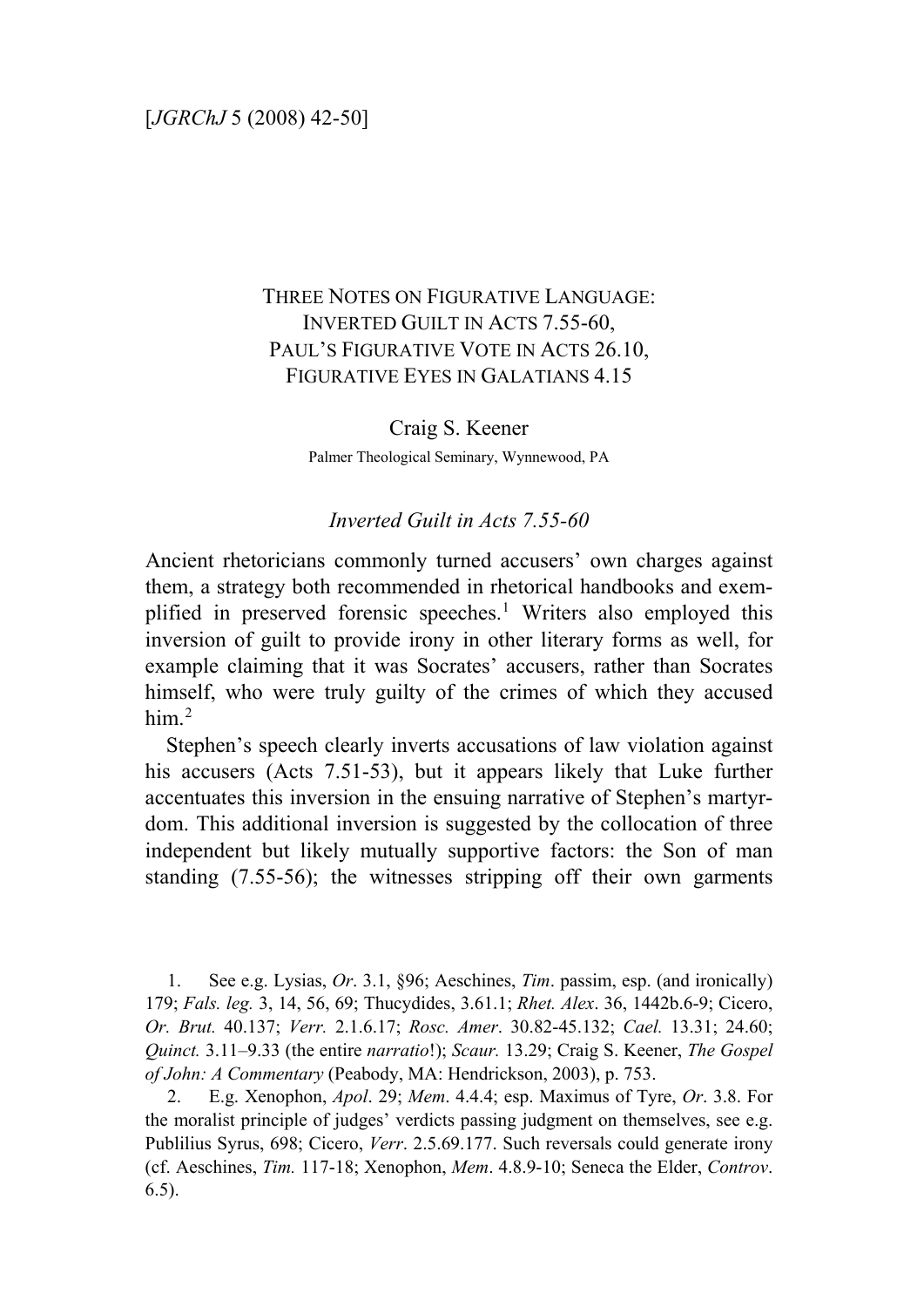rather than Stephen's (7.58); and Stephen confessing their sins rather than his own (7.60).

The first of these factors is the least certain, since the Son of man 'standing' has generated numerous plausible interpretations.[3](#page-1-0) Two of the interpretations, however, that Jesus stands as judge or witness, are specifically forensic.<sup>[4](#page-1-1)</sup> Scripture commonly portrays God as rising to defend his people.<sup>[5](#page-1-2)</sup> If Jesus stands as the true judge, as witness, and/or as confessing Stephen before the Father (Lk. 12.8), then the narrative reverses the verdict of the unjust judges on themselves.[6](#page-1-3)

The second feature is the most obvious of the three, in view of frequent reports of killings from antiquity. Ancient reports of lynchings and executions frequently mention that the accused person was stripped naked before being killed.<sup>[7](#page-1-4)</sup> Later Jewish descriptions of executions, which are probably idealized, also specify the stripping of a man before his execution.<sup>[8](#page-1-5)</sup>

There are valid historical reasons why Stephen's accusers may have stripped themselves: those engaging in strenuous physical activity often stripped off their clothing or their outer garments. $9$  Nevertheless, that Luke chooses to report them stripping themselves, while neglecting to

<span id="page-1-0"></span>3. For surveys of views, see C.K. Barrett, *A Critical and Exegetical Commentary on the Acts of the Apostles* (ICC; 2 vols.; Edinburgh: T. & T. Clark, 1994–1998), pp. 384-85; Darrell L. Bock, *Proclamation from Prophecy and Pattern: Lucan Old Testament Christology* (JSNTSup, 12; Sheffield: JSOT Press/ Sheffield Academic Press, 1987), pp. 222-24; Luke Timothy Johnson, *The Acts of the Apostles* (SP, 5; Collegeville, MN: Liturgical Press, 1992), p. 139.

<span id="page-1-1"></span>4. Speakers normally rose to speak in various settings, and this would include accusers (Zech. 3.1-8), intercessors or advocates (Jer. 18.20; Pliny, *Ep*. 1.23.2) and judges (Isa. 3.13; *t. Sanh*. 6.2).

5. E.g. as judge in Ps. 9.19; 74.22; 82.8; Isa. 3.13; as advocate in Ps. 109.31.

<span id="page-1-3"></span><span id="page-1-2"></span>6. Others have suggested that Stephen is pronouncing judgment on his judges (cf. Hans Conzelmann, *A Commentary on the Acts of the Apostles* [ed. E.J. Epp with C.R. Matthews; trans. J. Limburg, A.T. Kraabel and D.H. Juel; Philadelphia: Fortress, 1987], p. 60; J.A. Fitzmyer, *The Acts of the Apostles* [AB, 31; Garden City: Doubleday, 1998], p. 392), which points in this same direction.

<span id="page-1-4"></span>7. Polybius 11.30.1; Dionysius of Halicarnassus, *Rhet*. 7.69.2; Josephus, *Apion* 2.53. Most relevant here may be the practice (for purposes of shaming) before illegal lynchings (Suetonius, *Vit.* 17.1; Herodian, 8.8.6).

8. *M. Sanh*. 6.3.

<span id="page-1-6"></span><span id="page-1-5"></span>9. E.g. Apollonius of Rhodes, 1.364; Plutarch, *Cat. Maj*. 3.2; Dio Chrysostom, *2 Melanc.* (*Or*. 28) 6; Lucian, *Asin.* 8-9; *Anach.* 36; Diogenes, *Ep*. 37; Philostratus, *Hrk*. 15.9; 26.20.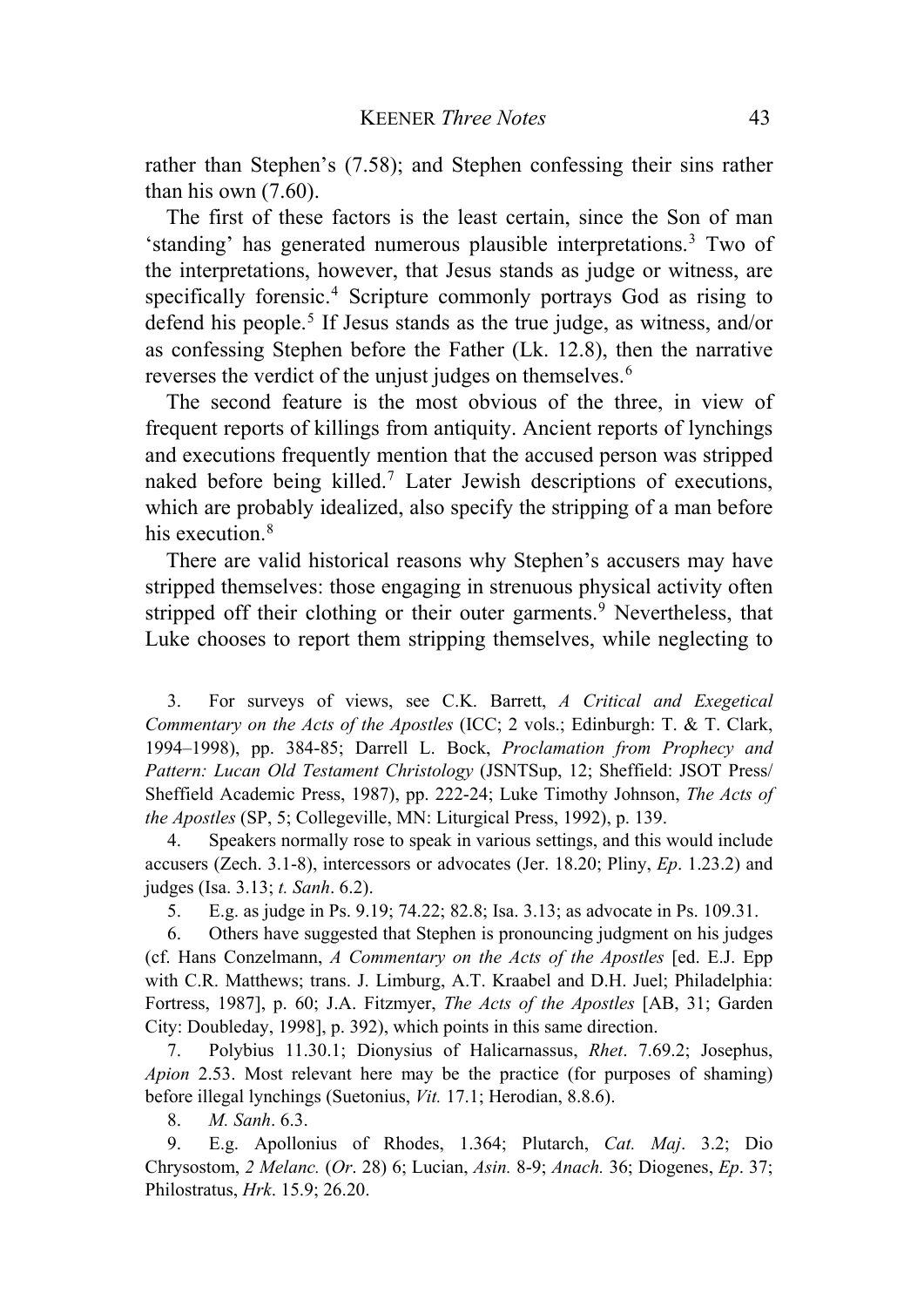mention any stripping of Stephen, is significant.<sup>[10](#page-2-0)</sup> The shame normally attached to the person being killed is transferred in this account to those who are performing the killing. This suggests an ominous reversal of roles: unknown to themselves, the accusers are the ones who will face true judgment. $11$ 

Finally, Stephen prays for the forgiveness of those who have wronged him. This feature by itself would not necessarily indicate ironic reversal, apart from coinciding with the other features we have mentioned (Jesus did, after all, command prayer for persecutors, Lk. 6.28). Taken in conjunction with them, however, it is suggestive. Later Jewish tradition claims that it was conventional for a person being executed to pray, 'May my death atone for all my sins.'[12](#page-2-2) But whereas we might expect Stephen to pray for God to forgive his own sins here, he instead dies praying for the forgiveness of his persecutors.

Scholars regularly recognize that Stephen's death evokes that of his Lord, so it should come as no surprise that some of these ironic elements echo those in Luke's passion narrative as well. At his own trial, Jesus announced that he would soon reign as Son of man (Lk. 22.69); hence, he was their judge. Likewise, Jesus prays for the forgiveness of his accusers (according to the likeliest reading, Lk. 23.34).<sup>[13](#page-2-3)</sup> In Jesus' case, however, it is Jesus who is explicitly stripped of his garments, and his garments are divided (Lk. 23.34); perhaps the image of stripping for exercise more naturally fit Hellenists, such as Stephen's accusers and executioners presumably were (cf. 6.9-14; 7.58).

In any case, the collocation of these three features of the martyrdom narrative, together with the gist of Stephen's own speech, suggests that Luke inverts the implied verdict of the hearing. The true judge supports

<span id="page-2-0"></span>10. It so surprised F.C. Conybeare that he proposed an emendation to account for it ('The Stoning of St. Stephen', *Expositor* Ser. 8.6 [1913], pp. 466-70)! Acts 22.20 makes this emendation improbable.

<span id="page-2-1"></span>11. I suggested this earlier in Craig S. Keener, *The IVP Background Commentary: New Testament* (Downers Grove, IL: InterVarsity Press, 1993), p. 343. Probably Acts 22.23 implies an analogous reversal.

<span id="page-2-2"></span>12. *M. Sanh*. 6.3. Any person expecting death might pray thus (e.g. *t. Ber*. 6.17; *b. Ber*. 60a, *Bar*.; *y. Ber*. 9.4, §2).

<span id="page-2-3"></span>13. The parallel does not suggest that Luke invented Jesus' prayer; unknown to most of Luke's audience and probably to Luke himself, Jesus' words at this time fit a Jewish prayer that would have also been prayed at that time (Ethelbert Stauffer, *Jesus and his Story* [trans. R. Winston and C. Winston; New York: Alfred A. Knopf, 1960], p. 142).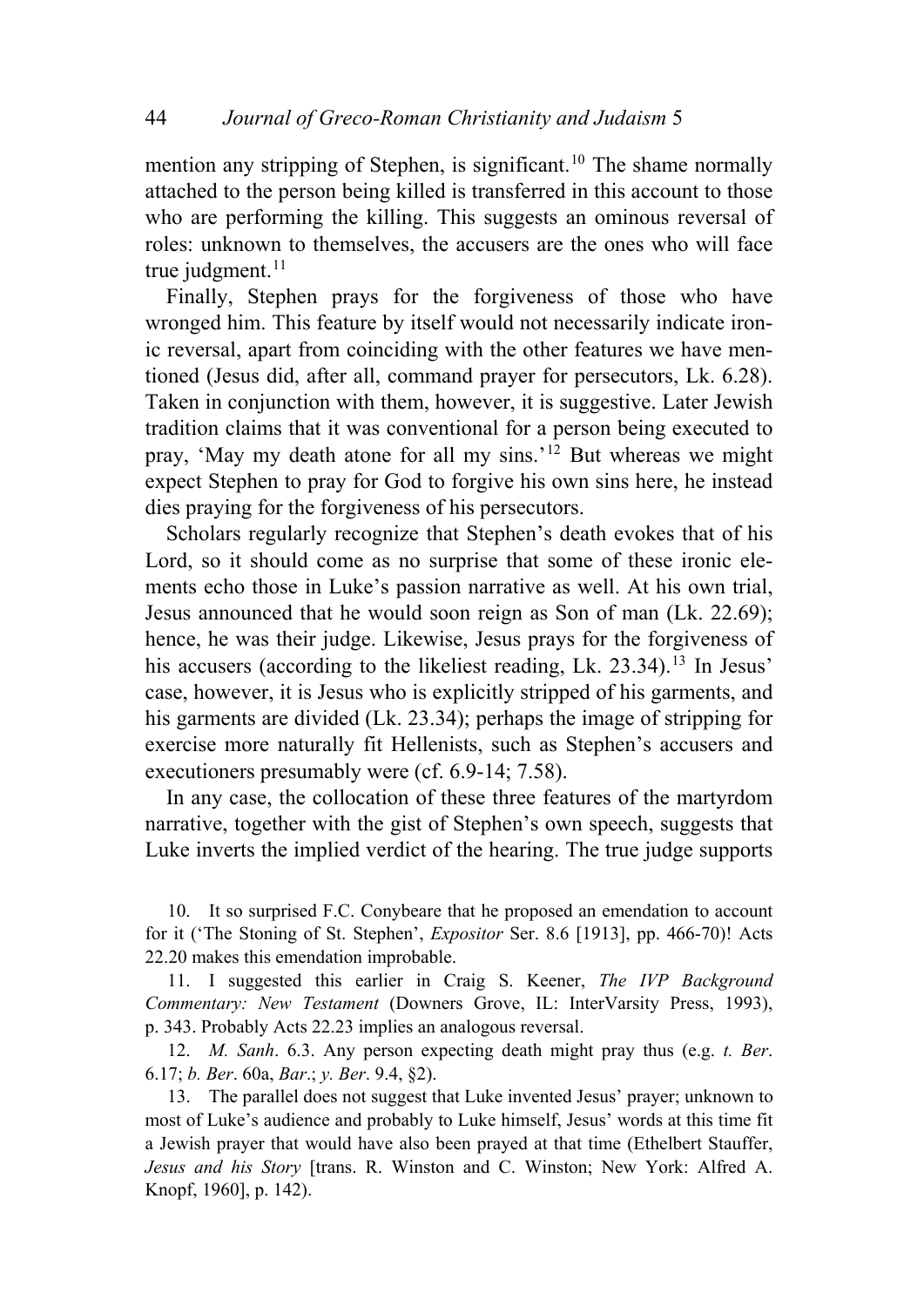Stephen; Stephen's accusers strip off their own cloaks, in contrast to the convention of stripping the person to be executed; and, contrary to convention, Stephen prays for the forgiveness of his accusers' guilt rather than his own.

## *Paul's Figurative Vote in Acts 26.10*

Because Paul in Acts 26.10 claims that he 'cast his vote' against Jesus' holy ones in capital cases, scholars sometimes have thought that Paul was in the Sanhedrin.<sup>[14](#page-3-0)</sup> From this putative position in the Sanhedrin, they have even inferred that he may have been married<sup>[15](#page-3-1)</sup> (though they may as well have assumed that he was an elder, as most members of the Sanhedrin were, though this view contradicts Acts 7.58 and probably his continuing active longevity). Such inferences are, however, unwarranted. Ancient hearers would recognize that Paul was simply employing figurative language effectively.

The expression does have a judicial context, and functions as good judicial rhetoric. In Roman provinces, only the designated Roman officials could execute people;[16](#page-3-2) the behavior Paul here confesses before Agrippa, Bernice and Festus, therefore, is technically illegal. Why would Paul confess illegal behavior at a trial? Paul's 'vote' to execute people (or Stephen, if it is a generalizing plural) suggests that he acted not purely on his own but participated in corporate decisions. That Paul locked up Jesus' holy ones because of 'authorization' from the high priests (26.10; cf. 9.14; 26.12) implicates leaders of the priestly aristocracy in Paul's crimes.

The very priestly class that insists on Paul's execution, now that he is in Roman custody, participated in assassinations! The difference between them and Paul in Paul's argument appears to be that they

<span id="page-3-0"></span>14. E.g. Brian Rapske, *The Book of Acts in its First Century Setting*. III. *The Book of Acts and Paul in Roman Custody* (Grand Rapids: Eerdmans, 1994), p. 103; William Sanford LaSor, *Men Who Knew Christ* (Glendale, CA: Regal, 1971), pp. 91-92. Granted, Paul apparently came from a family of means, but they may have been Hellenist immigrants (cf. Acts 6.9).

<span id="page-3-1"></span>15. The rule requiring marriage in the Sanhedrin (*b. Sanh*. 36b) is probably not pre- 70 CE in any case.

<span id="page-3-2"></span>16. See A.N. Sherwin-White, *Roman Society and Roman Law in the New Testament* (Oxford: Oxford University, 1963; reprint: Grand Rapids: Baker, 1978), pp. 32-43.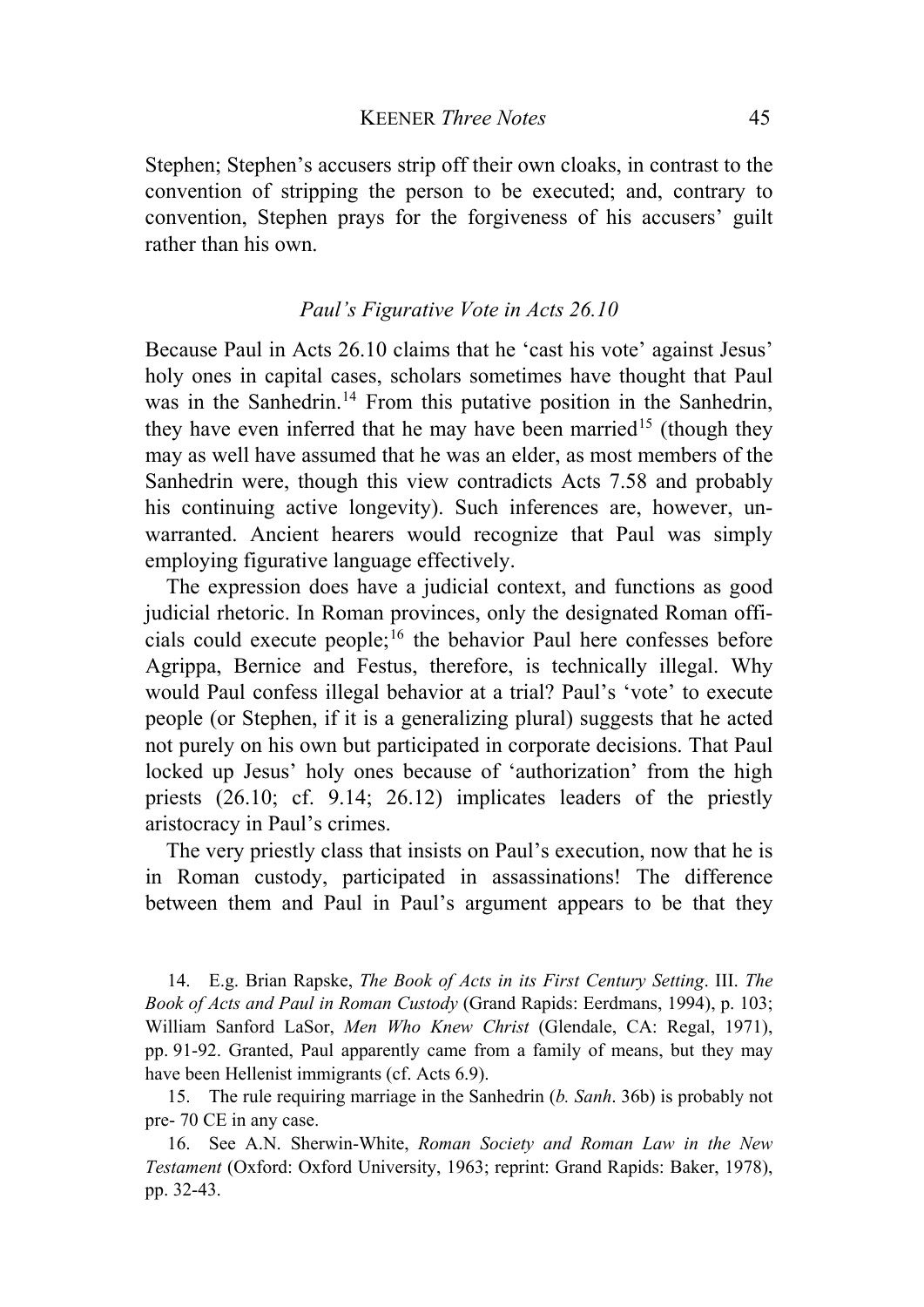supported his illegal activity, but now that he has long since turned from it and is ready to denounce it, they are eager to silence him. Luke's narrative also implies that they may be ready to continue to participate in such activity (cf.  $23.14$ -15;  $25.3$ ).<sup>[17](#page-4-0)</sup> Returning charges against one's accusers was conventional forensic rhetoric.[18](#page-4-1)

Nevertheless, Paul's 'vote' does not imply a democratic civic council or a jury court; it only indicates his consent and participation (cf. 8.1; 22.20). Paul does, to be sure, use the term for 'pebble', $^{19}$  $^{19}$  $^{19}$  which could function as one among several kinds of ballots. But it could also function as a metonymy for other forms of corporate approval, and many scholars argue that it does not refer to literal voting here.<sup>[20](#page-4-3)</sup> Luke Timothy Johnson points out several reasons why literal voting is not likely here; his strongest argument is that, despite Luke's frequent emphasis on Paul's high status, he fails to portray him as a member of the Sanhedrin—the one body that could have issued capital verdicts if anyone could have.<sup>[21](#page-4-4)</sup>

There is, however, another important consideration rarely mentioned or documented that also supports the view of figurative ballots here, namely, the same or similar language is often used figuratively in ancient sources.[22](#page-4-5) Aelius Aristides employs the phrase figuratively for

<span id="page-4-0"></span>17. Following rhetorical convention, Luke is ready to reverse the charges even within his narrative. But lest we immediately dismiss his narrative as too tendentious, Josephus reports plenty of intrigue and even complicity with assassins among some of the Sadducean aristocrats in precisely the years preceding the Judean– Roman war.

<span id="page-4-1"></span>18. See e.g. Aeschines, *Fals. leg.* 3, 69; *Ctes.* 113, 156, 259; Thucydides, 3.61.1; *Rhet. Alex*. 36, 1442b.6-9; Dionysius of Halicarnassus, *Lys.* 24; Cicero, *Or. Brut*. 40.137; *De or*. 3.204; *Sest.* 37.80; Keener, *The Gospel of John*, p. 753.

19. E.g. Plutarch, *Alc*. 22.2; Iamblichus, *V.P.* 35.260.

<span id="page-4-3"></span><span id="page-4-2"></span>20. Some thus allow its application to 'unofficial action' (Kirsopp Lake and Henry J. Cadbury, *The Beginnings of Christianity*. IV. *English Translation and Commentary* [Grand Rapids: Baker, 1979], p. 317; F.F. Bruce, *The Acts of the Apostles: The Greek Text with Introduction and Commentary* [Grand Rapids: Eerdmans, 1951], p. 443) or a figurative sense (Ben Witherington, III, *The Acts of the Apostles: A Socio-Rhetorical Commentary* [Grand Rapids: Eerdmans, 1998], p. 742) such as siding with those so voting (Fitzmyer, *Acts*, p. 758).

21. Johnson, *Acts*, p. 434.

<span id="page-4-5"></span><span id="page-4-4"></span>22. E.g. Xenophon, *Symp*. 5.8 (in a jest); figurative cooperation with God's decree in Musonius Rufus, frg. 38, p. 136.4-5 Lutz (using  $\sigma \psi \psi \eta \phi \circ \phi$ , which has a broader semantic range [Liddell-Scott]); an analogy in Maximus of Tyre, *Or*. 16.3- 4; evaluating truth in Maximus of Tyre, *Or*. 33.1. I am not at this point convinced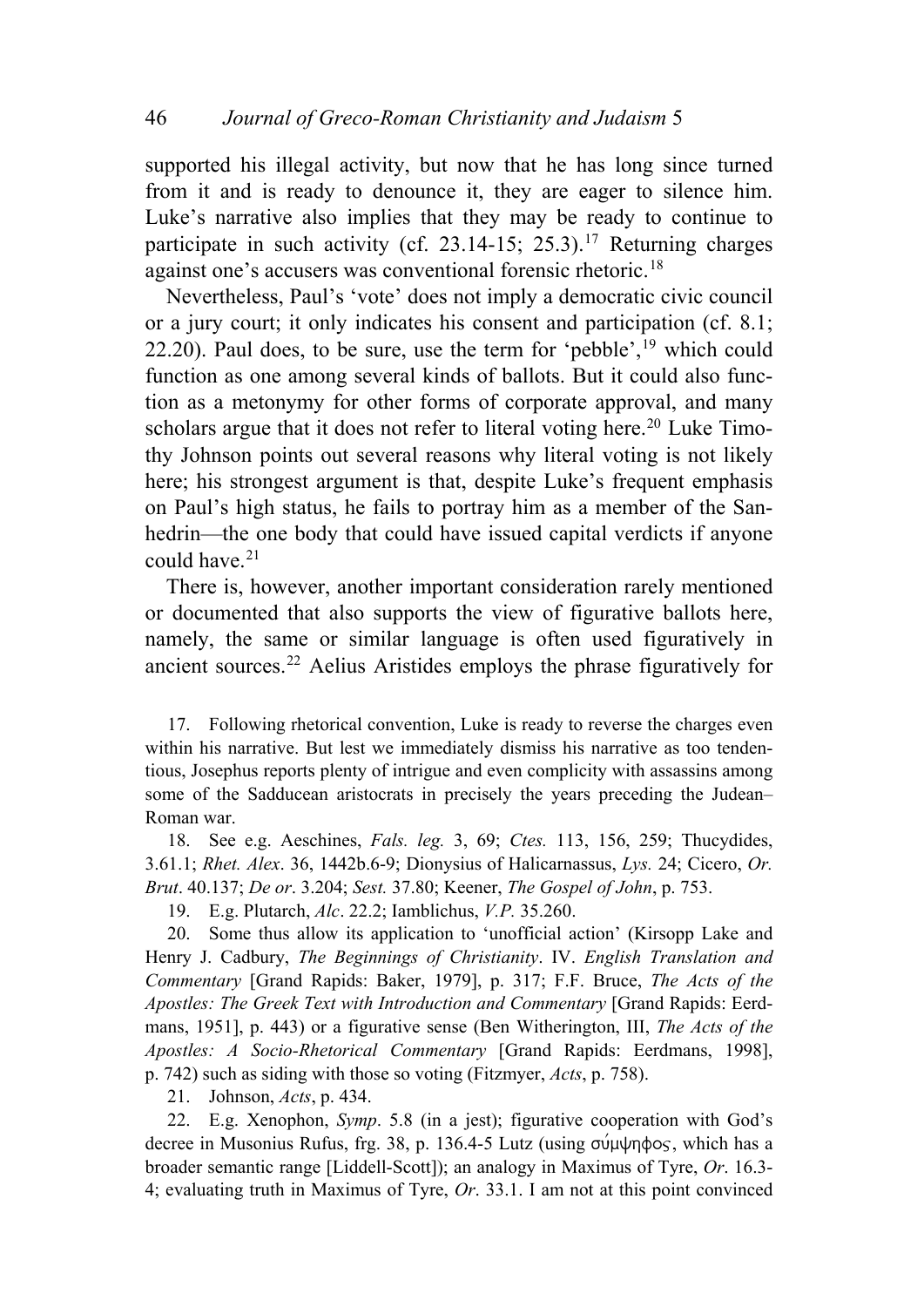expressing an opinion.<sup>[23](#page-5-0)</sup> After weighing various evidence on a matter, Dionysius of Halicarnassus notes a criterion that casts the final 'vote'  $(\psi \hat{\eta} \phi \circ \nu)^{24}$  $(\psi \hat{\eta} \phi \circ \nu)^{24}$  $(\psi \hat{\eta} \phi \circ \nu)^{24}$  Lucian tells his patron that regardless of others' votes on his work, the patron's will ultimately prove decisive.<sup>[25](#page-5-2)</sup>

As Johnson has noted, this figurative image is particularly apt here and may function as wordplay: while others were stoning Stephen to death, Paul cast his own pebble.<sup>[26](#page-5-3)</sup> The idiom 'cast' does not indicate this by itself, since jurors 'casting' their pebbles was a conventional idiom.[27](#page-5-4) It fits the context well, however. Some find the suggestion dubious because the context does not invite humor; but the ancients used puns less for humor than for wit, which might be appropriate when implicating accusers.<sup>[28](#page-5-5)</sup>

If Luke does include such a wordplay, he was not the only ancient writer to have thought of it. Thus a fragment of Hipponax decrees: 'by public vote… Pebbled with stones she may die, an evil death to the evil.'[29](#page-5-6) Likewise, when some accusers agree to drop their stones (admit-tedly not the term for pebbles here) and instead vote as jurors, the defendant urges, 'Keep your stones  $[\lambda(\theta\omega\zeta)]$ ... for you will need them presently at court.'30

Other figurative uses of 'vote' in antiquity support the view that Paul 'casting his vote' simply portrays graphically his consent to and participation in a lynching or lynchings. This portrayal's context implicates the class that now accuses him. If 'casting his pebble' also involves a wordplay (as a contrast to those who 'stoned' Stephen), it reflects the sort of wordplay that also occurred to some other ancient writers.

that the figurative usage was so pervasive as to have lost its figurative connotations; but it was a common image.

23. Aelius Aristides, *Defense of Orat*. 1, 1D.

<span id="page-5-1"></span><span id="page-5-0"></span>24. Dionysius of Halicarnassus, *Lys.* 11. When weighing a decision, one could ask a friend to cast his vote (*calculam*, pebble; Pliny, *Ep*. 1.2.5). I use the accusative here because it so appears in the sentence to which I refer. The nominative is, of course,  $\psi$  $\phi$ os.

25. Lucian, *Harmonides* 3.

26. With Johnson, *Acts*, p. 434.

27. E.g. Plutarch, *Cic.* 7.4 (φέρειν την ψηφον); see *BDAG*.

<span id="page-5-6"></span><span id="page-5-5"></span><span id="page-5-4"></span><span id="page-5-3"></span><span id="page-5-2"></span>28. E.g. *Rhet. Her*. 4.21.29–4.22.31; Suetonius, *Jul*. 50.2; Lucian, *Ver. hist.* 2.20; Ps.-Callisthenes, *Alex*. 1.35.

29. Hipponax, frg. 89 (LCL p. 61).

30. Lucian, *Pisc.* 11 (LCL 3.19).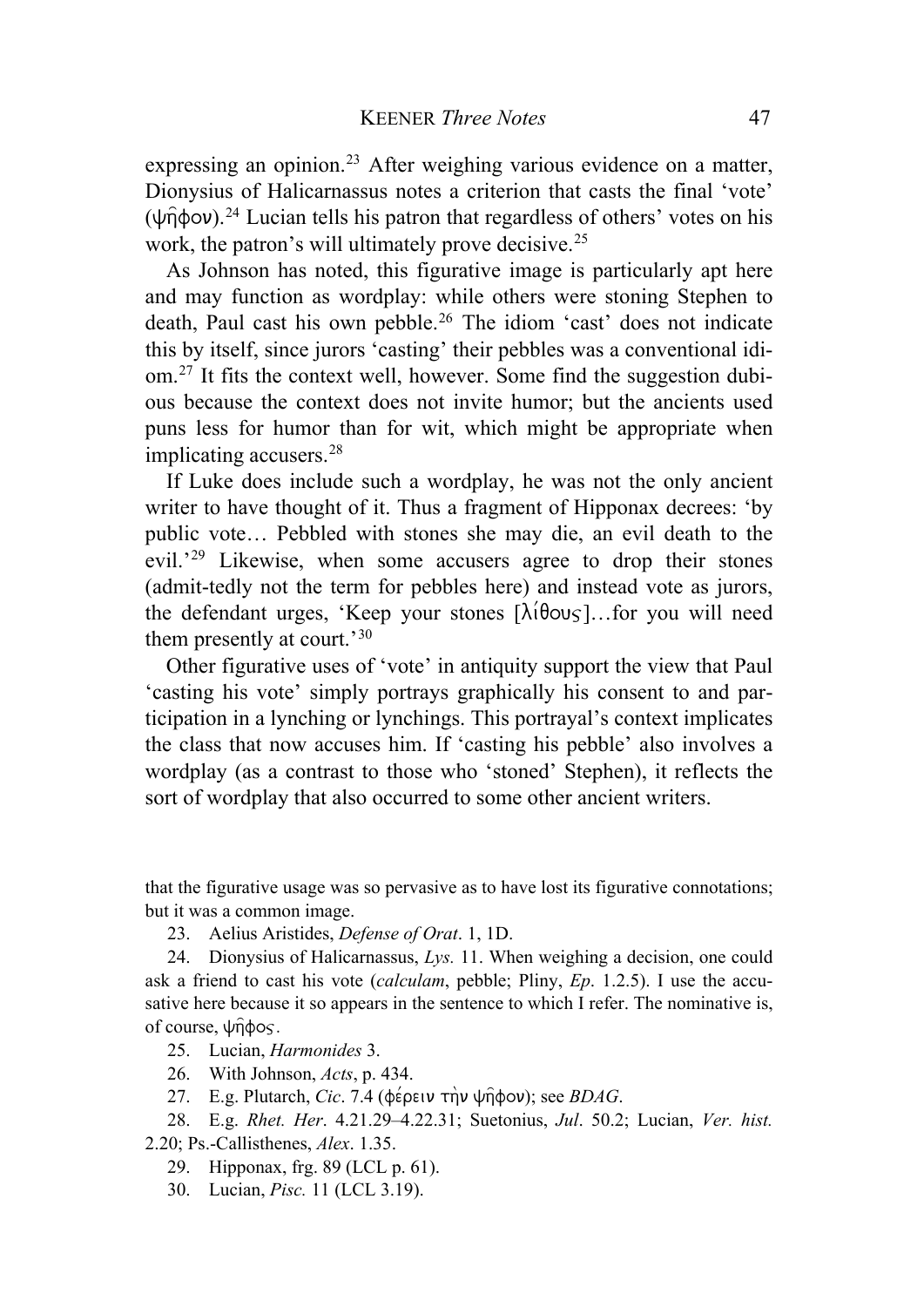## *Figurative Eyes in Galatians 4.15*

Speaking of their earlier loyalty to him, Paul claims that during his first visit to them, the Galatians would have 'dug out their eyes' and given them to him  $(Ga)$ . 4.15).<sup>[31](#page-6-0)</sup> Some scholars have argued that Paul here indicates that he suffered from an eye ailment, which the Galatian Christians sought to compensate. By contrast, I am arguing here that Paul was simply employing a figure of speech that the Galatians should have understood accordingly.

Because Paul has just remarked that a physical infirmity provided the occasion for that visit (Gal.  $4.13$ -14),<sup>[32](#page-6-1)</sup> it might seem natural to infer that Paul's ailment involved his eyes.<sup>[33](#page-6-2)</sup> But the offer of their eyes would express their sentiment whether or not related to the occasion for his visit, and it is questionable why an eye ailment would have provided the primary occasion for his preaching to them.<sup>[34](#page-6-3)</sup> (Granted, we do not have sufficient information to know why *any* particular ailment became such an occasion, although it is plausible that the Galatian hill country would provide a healthy respite from malaria or a similar sickness contracted in the lowlands.) $35$ 

<span id="page-6-0"></span>31. The tearing out of eyes is a particularly graphic image, sometimes applicable to penal torture and apt for generating pathos (e.g. Seneca, *Controv*. 1.4.10; *Sil. It.* 10.637).

<span id="page-6-1"></span>32. It was not uncommon for letters to comment on health; e.g. Fronto, *Ad M. Caes*. 5.18 (33); 5.30 (65); 5.54 (69); 5.56 (71); *Ad Amicos* 2.2.

<span id="page-6-2"></span>33. E.g. Ben Witherington, III, *Grace in Galatia: A Commentary on Paul's Letter to the Galatians* (Grand Rapids: Eerdmans, 1998), pp. 309-10, among many others. Weak eyes, like any weakness, might provoke ridicule (e.g. Plutarch, *Inim. util.* 5, *Mor*. 88F).

<span id="page-6-3"></span>34. If one must guess a connection, one might treat an eye ailment by staying away from unnecessary sunlight (Pliny, *Ep*. 7.21.1-2); incapacitation of eyes could keep one from work (e.g. Cicero, *Fam*. 14.4.6). Eyesalves were known (e.g. Pliny, *Nat*. 22.56.117; 25.95.153; *b. Shab*. 108b) and are sometimes associated with Phrygia, although not necessarily nearby (Colin J. Hemer, *The Letters to the Seven Churches of Asia in their Local Setting* [JSNTSup, 11; Sheffield: Department of Biblical Studies, University of Sheffield, 1986], pp. 196-99; G.H.R. Horsley (ed.), *New Documents Illustrating Early Christianity: A Review of the Greek Inscriptions and Papyri published in 1978* [vol. 3; North Ryde, NSW: Ancient History Documentary Research Centre, Macquarie University, 1983], §17, p. 56).

35. Cf. William M. Ramsay, *A Historical Commentary on St Paul's Epistle to the Galatians* (New York: G.P. Putnam's Sons, 1900; reprint: Grand Rapids: Baker, 1979), p. 424. Some areas were known to be healthier than others (e.g. Cicero, *Quint*. *fratr.* 3.1.1; Plutarch, *Cic*. 3.4-5; Pliny, *Ep*. 6.4.1); for knowledge of sickness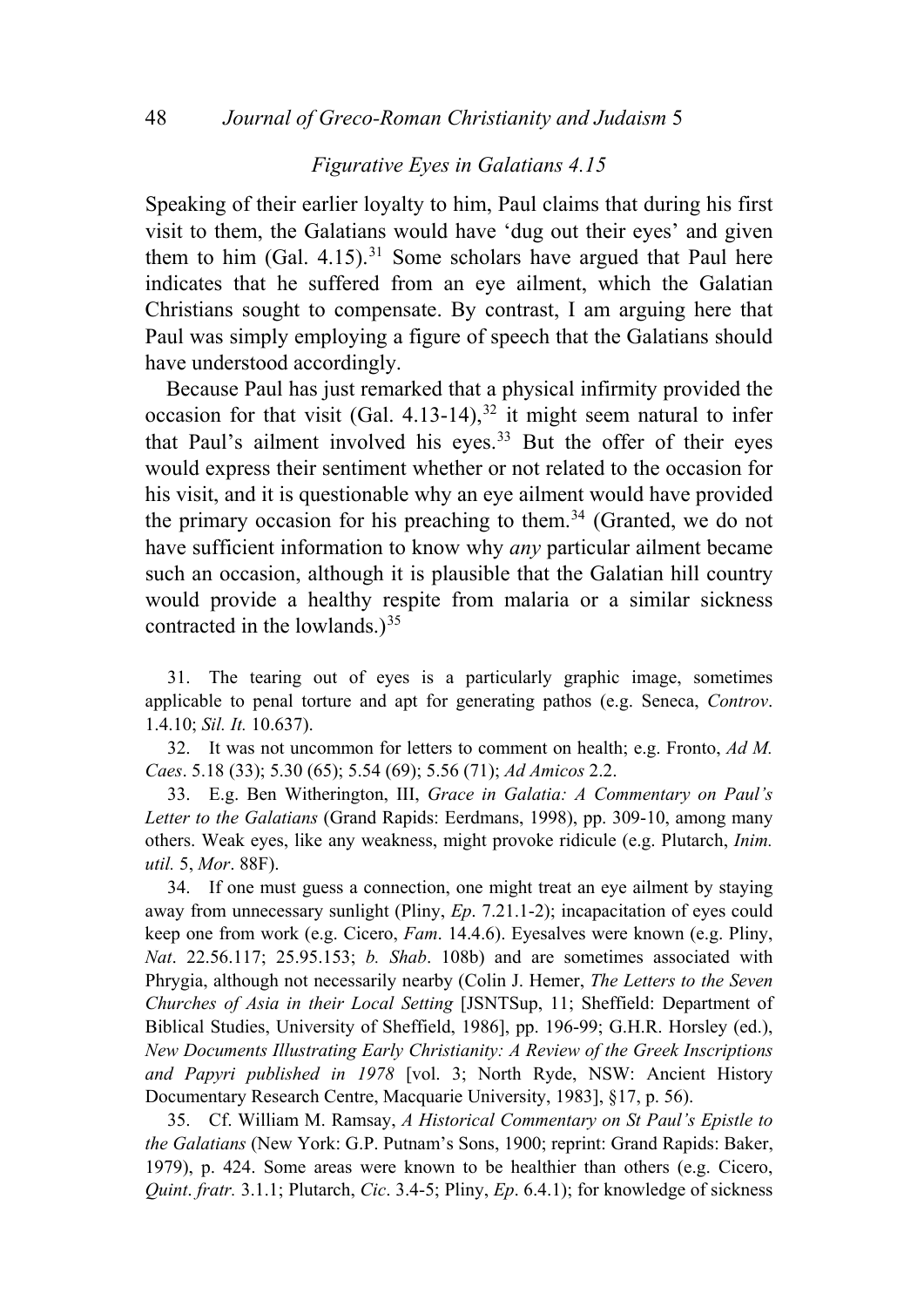In fact, however, Paul is probably merely employing a familiar hyperbolic figure for an expression of sacrificial devotion. Reinforcing this likelihood is the fact that some other ancient writers employed the same sort of figure.<sup>[36](#page-7-0)</sup> In Petronius, for example, some rhetoricians appeal to pathos by crying that they have sacrificed their eyes (*oculam*) in defense of the people.<sup>[37](#page-7-1)</sup> In a tannaitic midrash, a rabbi could portray Abraham's devotion to God in terms of his willingness to give even the pupil of his eye, or his very life.[38](#page-7-2)

Treating another as dearer than one's eyes expresses love in other texts. Thus Catullus 3.5 invites lament for his lady's pet sparrow, newly deceased, 'whom she loved more than her very eyes';[39](#page-7-3) Catullus applies the same expression to Calvus: 'If I did not love you more than my own eyes'.[40](#page-7-4) He urges another that if he wants Catullus to owe him his eyes or anything more precious (if Catullus has anything more precious, he adds), he should not deprive Catullus of what is more precious to Catullus than his eyes.<sup>[41](#page-7-5)</sup> In another author, we read of Artemis loving Odysseus' mother 'even as your eyes'.[42](#page-7-6)

Other metaphors of sacrificial devotion convey the same idea. Thus, for example, Fronto assures the emperor that Rusticus would happily die to preserve the emperor's little finger.<sup>[43](#page-7-7)</sup> A soldier could likewise appeal to his wounds to prove his devotion to the state or to others on whose behalf he had suffered, sometimes also generating pathos.<sup>[44](#page-7-8)</sup>

Such evidence from ancient usage suggests that Paul's audience would have understood his reference to their giving him their eyes as a hyperbolic expression of their devotion to him. This usage also fits well

around lowland marshes, cf. Hippocrates, *Airs, Waters, Places* 7.27-29; Heraclitus, *Hom. Prob*. 11.5.

<span id="page-7-0"></span>36. I mentioned this in passing in Craig S. Keener, *1–2 Corinthians* (Cambridge: Cambridge University Press, 2005), p. 240 n. 273.

37. Petronius, *Sat*. 1.

<span id="page-7-4"></span><span id="page-7-3"></span><span id="page-7-2"></span><span id="page-7-1"></span>38. *Sifre Deut*. 313.1.4. In *Gen. R*. 55.4, Isaac is willing to cut off a limb at God's command.

39. *Plus illa oculis suis amabat* (Catullus, 3.5; LCL pp. 4-5).

40. *Plus oculis meis amarem* (Catullus, 14.1-3; LCL pp. 18-19).

41. Catullus, 82.1-4.

42. Callimachus, *Hymn. Dian.* lines 210-11.

43. Fronto, *Ad Antoninum Imp*. 1.2.2.

<span id="page-7-8"></span><span id="page-7-7"></span><span id="page-7-6"></span><span id="page-7-5"></span>44. Cf. Dionysius of Halicarnassus, *Ant. rom*. 7.62.3; Livy, 45.39.17; Quintus Curtius, 4.16.31-32; Dio Chrysostom, frg. 1; Arrian, *Alex*. 7.10.1-3; see other sources in Keener, *The Gospel of John*, p. 1202.